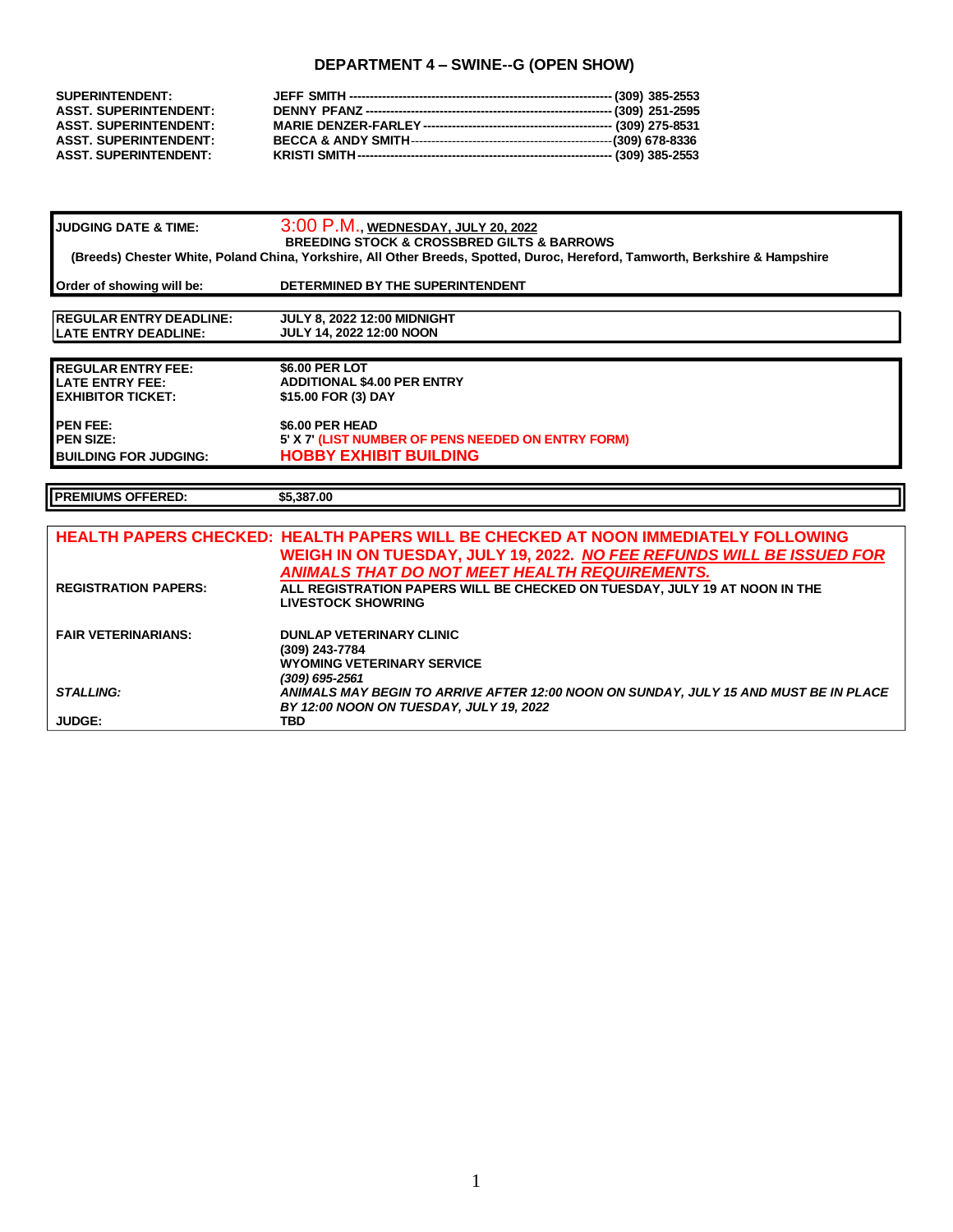# **THERE WILL BE A CELEBRITY SWINE SHOWMANSHIP CLASS IN THE SHOWRING AT 7:00 P.M. ON WEDNESDAY, JULY 20, 2022**

## **DEPARTMENT AND HEART OF ILLINOIS FAIR GENERAL RULE**

- 1. PREMISE REGISTRATION IS VOLUNTARY TO EXHIBIT LIVESTOCK (beef, dairy, horses, swine, sheep, goats, poultry and rabbits). Choosing to register your premises puts you on the frontline of controlling and preventing the spread of animal disease. A disease outbreak can't be predicted but it can impact every segment of animal agriculture. Participation ensures that you have the information you need, when you need it most, to protect your animals and your investment. Registering a premises involves obtaining a seven-character alpha-numeric "identifier" for the farm, ranch, veterinary clinic or other site where livestock or fowl are handled, housed, managed or processed. If an exhibitor wants to register their animals, an application form can be found on-line at [www.agri.state.il.us/premiseid.](http://www.agri.state.il.us/premiseid) Exhibitors who register on-line will receive a premises registration number immediately. An application can also be obtained by calling 1-866-299-9256. If completing application and returning by mail, it may take up to 4 weeks to receive the number. Return applications to: Food Safety & Animal Protection Bureau, Illinois Department of Agriculture, P.O. Box 19281, Springfield, IL 62794-9281.
- **2.** Entries close July 8, 2022. All entries by mail must be postmarked not later than midnight, July 8, 2022 and must be accompanied by the full entry fee. **LATE ENTRY DEADLINE--Entries submitted after July 1st regular deadline will be accepted online or in person at the Heart of Illinois Fair office between July 1, 2022 and Noon, July 14, 2022, under the late entry rule. Entries made during the late entry time period will be charged an additional \$4.00 per entry. Entries close when pens/or stalls are full.**
- 3. Fees. Each exhibitor must purchase at least one \$15.00 (3) day exhibitor ticket. The exhibitor ticket of \$15.00 plus \$6.00 per lot entry fee, and
- **4.** \$6.00 per head pen fee must accompany all applications for entry. Stall fees are paid only once for animals stalled on the grounds. Please use the WHITE entry form marked OPEN LIVESTOCK ENTRY ONLY. Please complete all sections of the entry form fully. **AN ENTRY BLANK IS REQUIRED FOR EACH DEPARTMENT. IF POSSIBLE PLEASE SUBMIT ENTRIES ONE PERSON PER ENVELOPE PER CHECK OR MONEY ORDER.**
- **5.** Entry tags will be mailed to you as soon as your entry is processed. If for some reason you do not receive them by the date you are to bring your item/s, please call the office as we may be holding them for you to pick-up when you bring your articles. Do not assume that we have not received your entry; please call to check on your entry status.
- 6. NO SHAVINGS AVAILABLE ON GROUNDS. Those housed in the Swine Barn **must use shavings** for bedding.
- **7. HEALTH PAPERS REGISTRATION PAPERS WILL BE CHECKED AND PROCESSED AS NOTED ABOVE.**
- **8.** Please check both the GENERAL RULES section and the Illinois Department of Agriculture Rules as they may apply to your entry.
- **9.** Ear notches and registration papers of all swine will be checked by the superintendents, beginning at Noon, Tuesday, July 19, 2022. **NO PREMIUMS WILL BE PAID AND NO ANIMALS WILL BE ALLOWED TO SHOW IF REGISTRATION PAPERS ARE NOT CHECKED. 10.** All swine shall be individually identified by recognized breed ear notch. **List age of crossbred gilt.**
- 11. Crossbred Gilts and Barrows will be weighed at noon on Tuesday, July 19, 2022. Each exhibitor is responsible for driving his own entry on and off the scale.
- 12. It is agreed that the exhibitor will accept pens assigned to him by the superintendent. No moving to another pen allowed.
- 13. All animals shown must have been the property of exhibitor at the time of making entries. All animals entered in herds and groups must be owned by the same individual, firm or corporation. Exhibitors name must appear on registration papers.
- **14. All swine will be released after show, and when checks are finished. NO SWINE WILL BE RELEASED EARLY TO GO TO ANOTHER FAIR. NO EXCEPTIONS.**
- 15. No more than two premiums will be paid to an exhibitor in any lot.
- 16. All waste manure and waste feed must be placed in containers provided on NORTH SIDE of livestock barns. Exhibitors failing to do so shall forfeit premium money earned. No feed dumped in wash rack.
- 17. No livestock or equipment will be allowed in the barn until the Superintendent has assigned stalls. Prior arrangements must be made for preferential stalling. No exhibitor will be allowed to move to a different stall once your stall has been assigned. If more stalls are requested than available, exhibitors will be required to have more than (1) animal per pen. No grooming chutes will be allowed in the barns.
- 18. Necessary troughs must be provided by the exhibitor.
- 19. All pens must be cleaned and maintained at an acceptable standard as determined by the swine superintendent.
- 20. Gilt Lots: It is not necessary to send complete information (name, registration number, sire, dam) when sending these entries. Registration papers and ear notches for each entry will be noted by the superintendent when you arrive on the fairgrounds.
- 21. Exhibits which have been erroneously entered may, at the discretion of the department superintendents, be transferred to their proper lot prior to judging. If such lots have been judged, they will not be rejudged.
- 22. No animals will be passed upon by the judge if more than two attendants are in the ring.
- 23. Champion lots will be limited to first prize animals except reserve champion where the second prize animal from lot in which the champion was selected may compete. Do not make entries in champion lots.
- 24. Only animals entered and shown in individual lots are eligible to compete in group and pair lots.
- 25. ALL ANIMALS IN THE DEPARTMENT MUST BE REGISTERED IN THE RECOGNIZED RECORD ASSOCIATION OF THEIR RESPECTIVE BREED ASSOCIATION. EXHIBITORS MUST BE PREPARED TO SHOW CERTIFICATES OF REGISTRATION OF ANY ANIMAL UPON REQUEST OF THE SUPERINTENDENT OR HIS ASSISTANTS.
- **26. NO CLIPPING IN THE BARNS.**
- 27. All Barrows entered in the Barrow Show must weigh between 190 lbs. and 300 lbs.
- 28. No sick animals will be allowed to remain on the fairgrounds.
- 29. **Barrow Breeds**---NJSA Breeds Hampshire, Duroc, Yorkshire and Landrace**. Team Purebred Breeds---**Spotted, Berkshire, Chester White, Hereford, Tamworth and Poland China

## **There will be an exhibitor and family potluck before the hog shows. Please bring a dish to share, plates and silverware will be provided. Potluck will start before the show at 12:00 Noon.**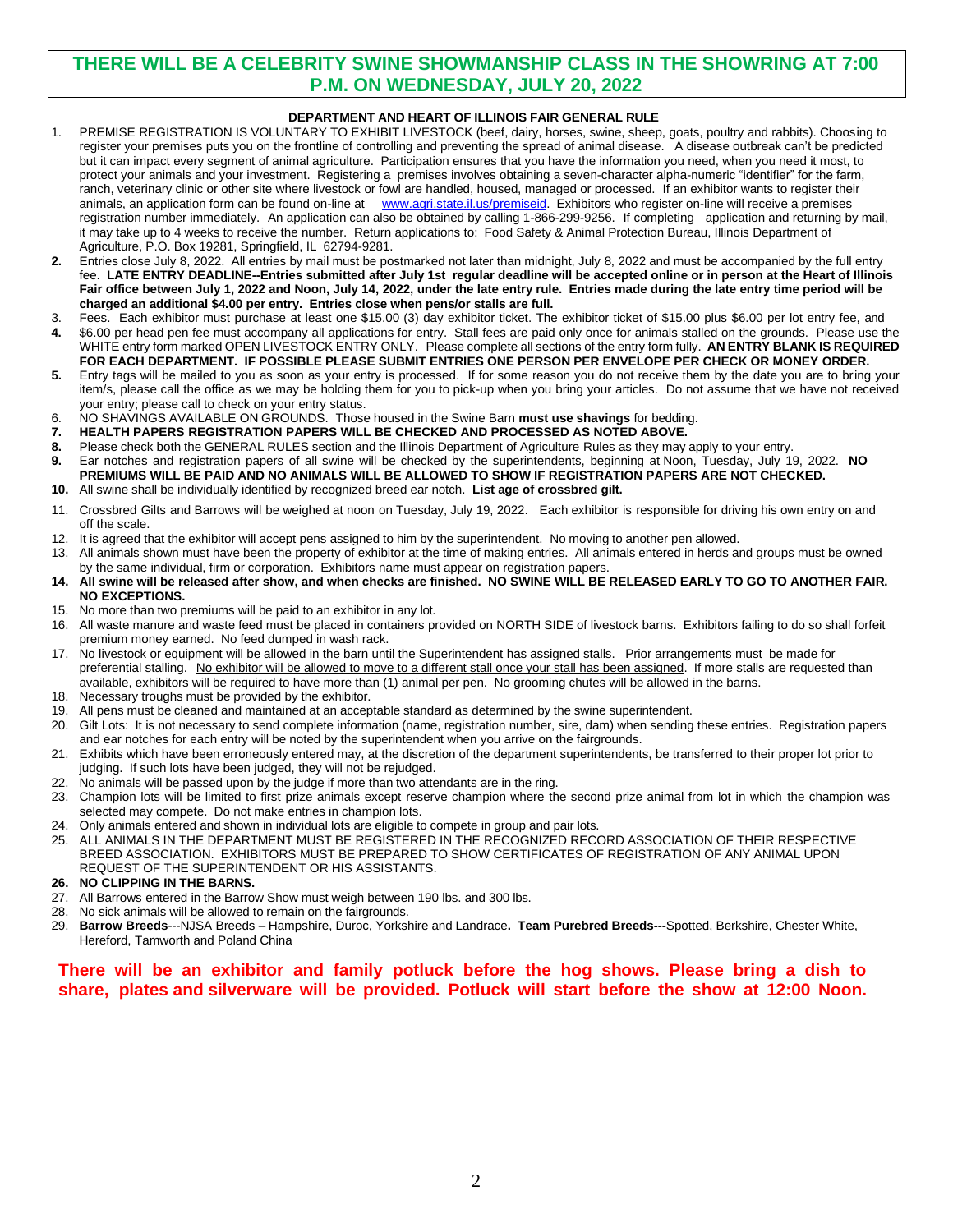|     | <b>PUREBRED CLASS</b>                                                                                                                                   |                 |                             |      |  |  |
|-----|---------------------------------------------------------------------------------------------------------------------------------------------------------|-----------------|-----------------------------|------|--|--|
|     | A - SPOTTED                                                                                                                                             |                 | <b>E-CHESTER WHITE</b>      |      |  |  |
|     | $B - DUROC$                                                                                                                                             |                 | <b>F-POLAND CHINA</b>       |      |  |  |
|     | $C - BERKSHIRE$                                                                                                                                         |                 | <b>G-YORKSHIRE</b>          |      |  |  |
|     | $D - HAMPSHIRE$                                                                                                                                         |                 | <b>H</b> – ALL OTHER BREEDS |      |  |  |
|     |                                                                                                                                                         |                 |                             |      |  |  |
|     |                                                                                                                                                         |                 |                             |      |  |  |
|     | <b>MAKE SURE THE BREED IS LISTED ON THE ENTRY BLANK</b>                                                                                                 |                 |                             |      |  |  |
|     | (LOT NUMBER IS THE SAME FOR EACH BREED)                                                                                                                 |                 |                             |      |  |  |
|     |                                                                                                                                                         | <b>PREMIUMS</b> |                             |      |  |  |
|     | 1st                                                                                                                                                     | 2nd             | 3rd                         | 4th  |  |  |
|     | \$20                                                                                                                                                    | \$16            | \$13                        | \$11 |  |  |
| Lot |                                                                                                                                                         |                 |                             |      |  |  |
| 1.  | January Gilt, farrowed before January 1, 2022 through January 15, 2022                                                                                  |                 |                             |      |  |  |
| 2.  | January Gilt, farrowed on or after January 16, 2022 through January 31, 2022                                                                            |                 |                             |      |  |  |
| 3.  | *February Gilt, farrowed on or after February 1, 2022 and before March 1, 2022.                                                                         |                 |                             |      |  |  |
| 4.  | *After all entries are received, Superintendents will break the entries into lots. Only (1) lot is offered for February Gilts. In the event more than 8 |                 |                             |      |  |  |
|     | gilts are entered, there will be 2 lots divided equally by age, at the Superintendent's discretion.                                                     |                 |                             |      |  |  |
| 5.  | March Gilt, farrowed on or after March 1, 2022                                                                                                          |                 |                             |      |  |  |
| 6.  | Pair of Gilts, farrowed on or after Jan. 1, 2022 and before Feb. 1, 2022                                                                                |                 |                             |      |  |  |
| 7.  | Pair of Gilts, farrowed on or after Feb. 1, 2022                                                                                                        |                 |                             |      |  |  |
| 8.  | BREED CHAMPION GILT, ANY AGE--No Entry Fee--\$25.00 & Ribbon                                                                                            |                 |                             |      |  |  |
| 9.  | BREED RESERVE CHAMPION GILT, ANY AGE--No Entry Fee-\$10.00 & Ribbon                                                                                     |                 |                             |      |  |  |
| 10. | BREED CHAMPION PAIR OF GILTS, ANY AGE--No Entry Fee-\$25.00 & Ribbon                                                                                    |                 |                             |      |  |  |
|     | BREED RESERVE CHAMPION PAIR OF GILTS, ANY AGE—No Entry Fee--\$10.00 & Ribbon<br>11.                                                                     |                 |                             |      |  |  |
|     | *On entry form enter Lot 3 only. You will be assigned the correct lot number after all swine entries are received.                                      |                 |                             |      |  |  |
|     |                                                                                                                                                         |                 |                             |      |  |  |

**ALL BREED CHAMPION RIBBONS GIVEN IN MEMORY OF PAUL D. THOMPSON, SPONSORED BY HIS FAMILY**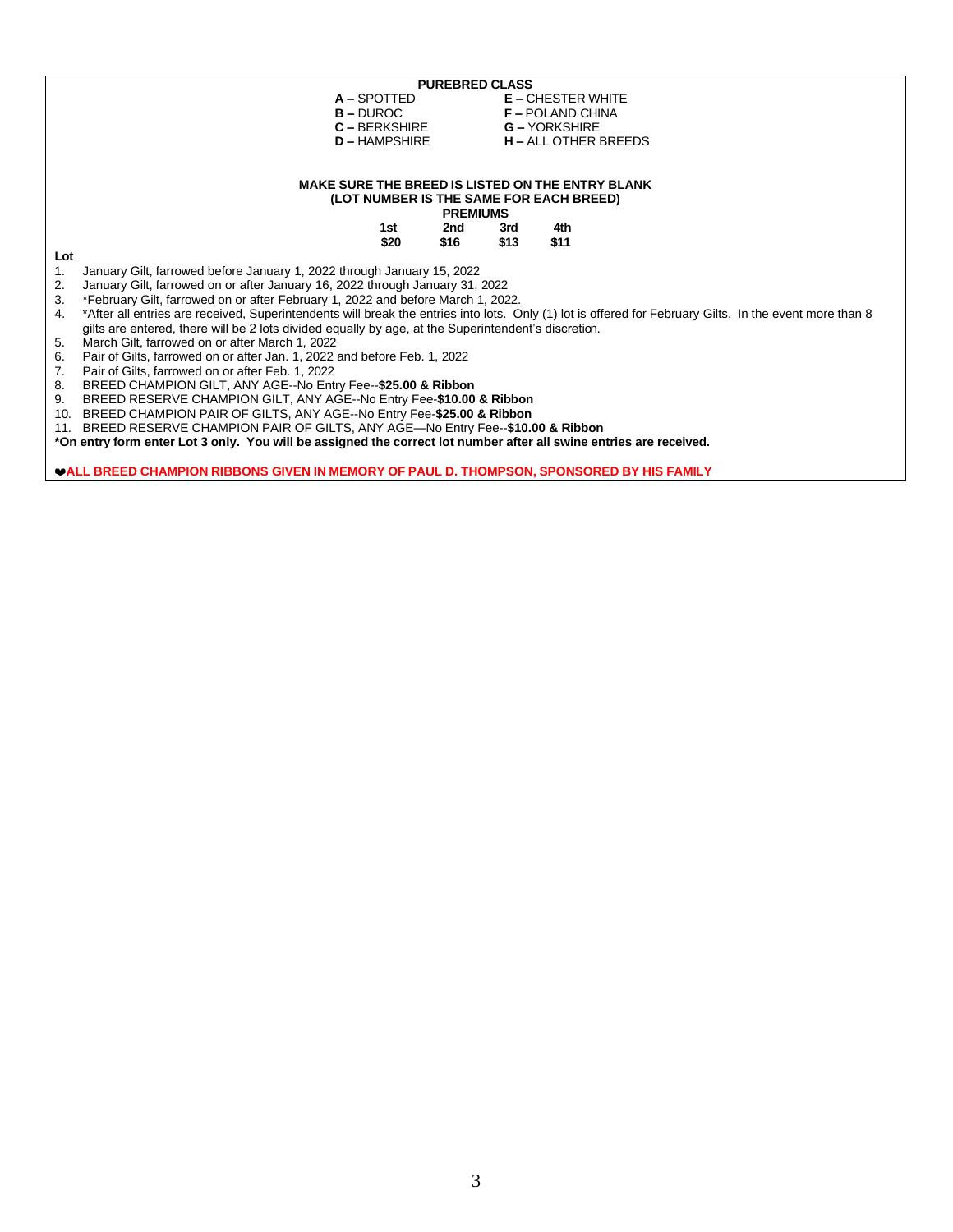### **CLASS - I PUREBRED CHAMPIONS--No Entry Fee PREMIUMS**

**GRAND CHAMPIONS RESERVE GRAND CHAMPIONS \$50.00 & ROSETTE \$25.00 & ROSETTE**

### **Lot**

- 1. GRAND CHAMPION PUREBRED GILT, OVER ALL BREEDS<br>2. RESERVE GRAND CHAMPION PUREBRED GILT, OVER AL
- 2. RESERVE GRAND CHAMPION PUREBRED GILT, OVER ALL BREEDS
- 3. GRAND CHAMPION PAIR OF PUREBRED GILTS, OVER ALL BREEDS
- 4. RESERVE GRAND CHAMPION PAIR OF PUREBRED GILTS, OVER ALL BREEDS





2. RESERVE CHAMPION CROSSBRED GILT

| <b>BARROWS</b><br><b>CLASS-L</b><br><b>PREMIUMS</b>                                                                                                                                                                                                                                                                                                                                                                                                                                                                                                                                                                                                                                                                           |             |             |             |             |  |
|-------------------------------------------------------------------------------------------------------------------------------------------------------------------------------------------------------------------------------------------------------------------------------------------------------------------------------------------------------------------------------------------------------------------------------------------------------------------------------------------------------------------------------------------------------------------------------------------------------------------------------------------------------------------------------------------------------------------------------|-------------|-------------|-------------|-------------|--|
|                                                                                                                                                                                                                                                                                                                                                                                                                                                                                                                                                                                                                                                                                                                               | 1st<br>\$22 | 2nd<br>\$18 | 3rd<br>\$15 | 4th<br>\$13 |  |
| Barrows will be weighed Tuesday, July 19, 2022 at noon<br>Open to Purebred & Crossbred Barrows, show together.<br>Lot<br>Barrows, including commercial farrowed after Jan. 1, 2022 - Barrows will be weighed and split into equal lots with no less than 6 head per<br>1.<br>lot (190 lbs. to 300 lbs.) Barrows weighing less than 190 lbs. and more than 300 lbs. will be immediately allowed one reweigh. If they do<br>not make proper weight on the reweigh they will not be allowed to show.<br>Of the classes listed at least one (1) class will be NJSA and at least one (1) class will be Team Purebred<br>*On entry form enter Lot 1 only. You will be assigned the correct lot number after all barrows are weighed |             |             |             |             |  |